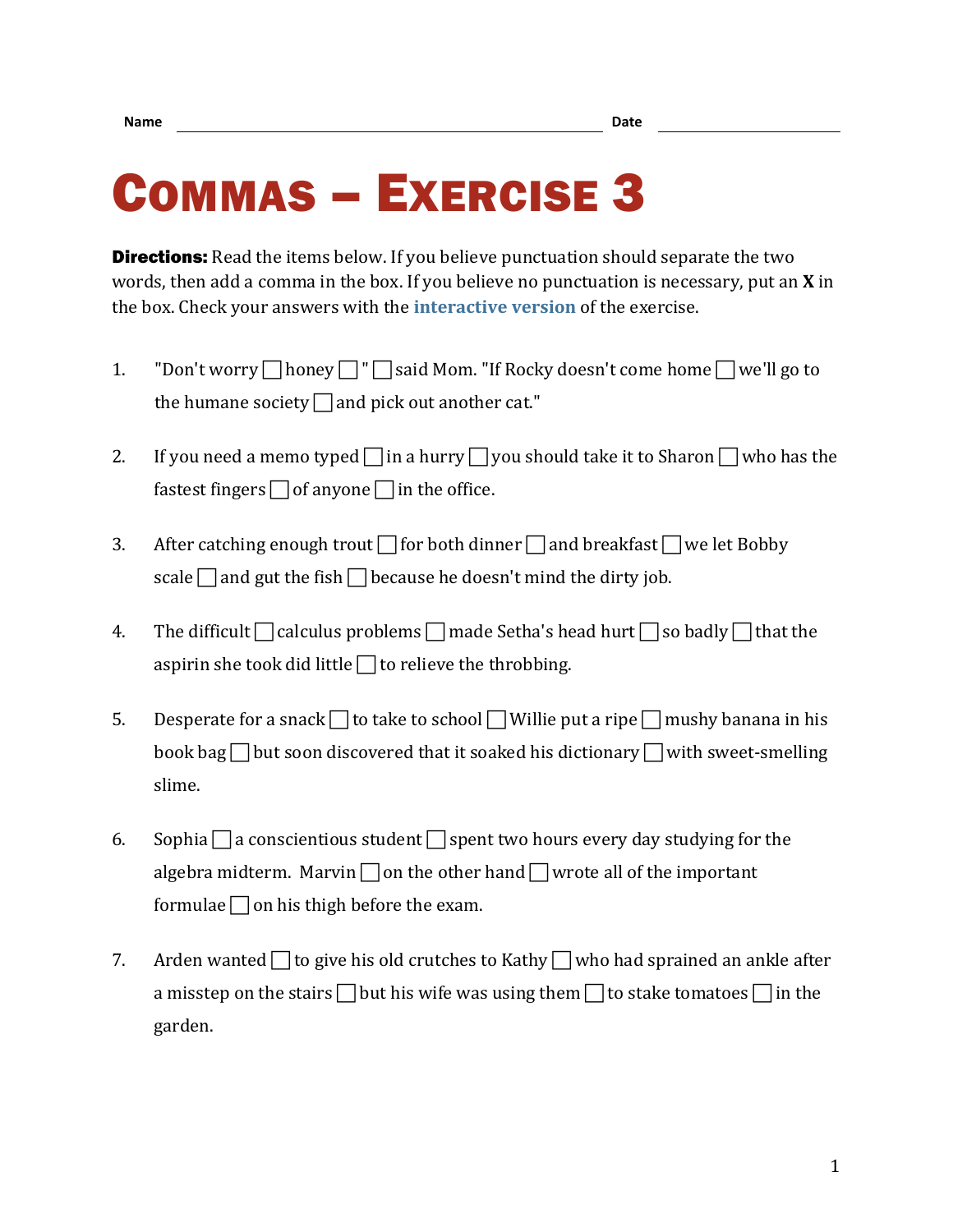- 8. The fire alarm began to whine  $\Box$  startling everyone in the room  $\Box$  but Mr. Chambless continued to lecture  $\Box$  about economic theory  $\Box$  ignoring the possibility that flames might be  $\Box$  licking the hallway walls.
- 9. Even though Cornelius had spent the entire evening practicing his speech  $\Box$  in front of a mirror  $\Box$  he had less confidence than Beatrice  $\Box$  whose theater experience  $\Box$ prepared her for performing  $\Box$  in front of an audience.
- 10. After the ride on the fast  $\Box$  terrifying roller coaster  $\Box$  Deirdre decided  $\Box$  to avoid eating any other heavy  $\Box$  greasy foods  $\Box$  at the fair.
- 11. Valerie spent hours vacuuming  $\Box$  and dusting the interior of her new car. All the while  $\Box$  she knew the chores were useless  $\Box$  since Toby  $\Box$  her big and hairy mutt  $\Box$ insisted on riding everywhere with her.
- 12. Sitting at the sticky  $\Box$  crumb-covered cafeteria table  $\Box$  Luther  $\Box$  and Ruth carefully studied their chemistry notes  $\Box$  so that Dr. Wilson's next  $\Box$  tricky test wouldn't confuse them.
- 13. Starving  $\Box$  after three hours of basketball practice  $\Box$  Julius went straight to his sister's bathroom  $\Box$  for he knew Annette kept a bag of corn chips  $\Box$  hidden behind the toilet paper  $\Box$  underneath the sink.
- 14. Unable to sleep in the hot room  $\Box$  Robert grabbed his pillow  $\Box$  and blanket  $\Box$  went outside  $\Box$  and stretched out on a lawn chair  $\Box$  to enjoy the evening breeze.
- 15. Allowing even a small dog  $\Box$  to sleep on the bed can cause problems  $\Box$  for in the night the animal will slowly uncurl  $\Box$  and steal more than its fair share of pillows  $\Box$ blanket  $\Box$  and mattress.
- 16. Tasting the air  $\Box$  with its tongue  $\Box$  the snake lay on the warm concrete  $\Box$  enjoying the mild  $\Box$  spring day  $\Box$  and meaning no one any harm.